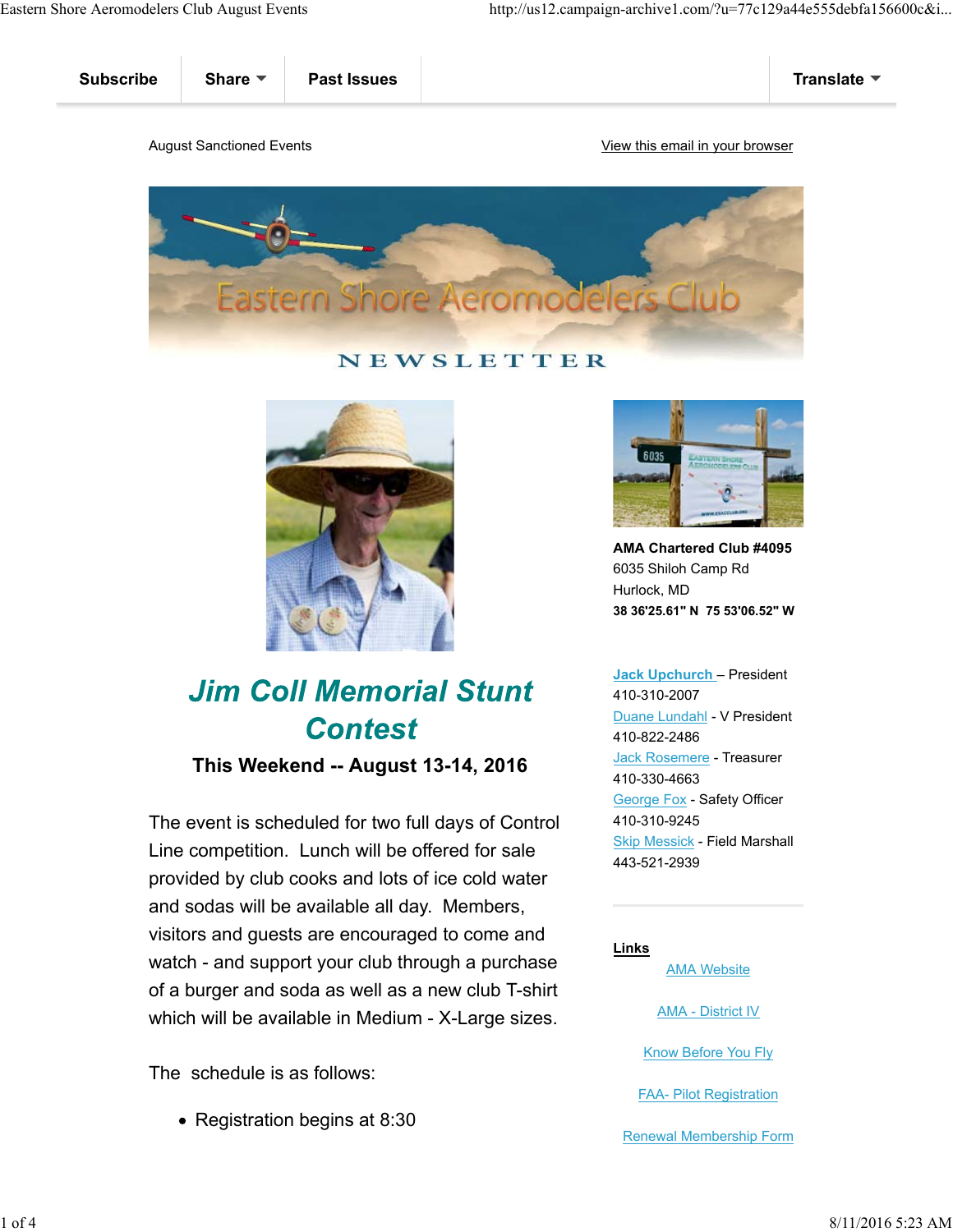until 4-5pm

- Saturday competitions:
	- o Profile Stunt in Beginner through Expert Class
	- Old Time Stunt in combined Beginner/Intermediate & Advanced/Expert
- Sunday competitions:
	- o Precision Aerobatics Stunt in Beginner through Expert
- Prizes for 1st. 2nd, and 3rd in each event

### **Support Our Local Hobby Shops**

#### **Hobby Stop**

22762 Sussex Hwy Seaford, DE 302-629-3944

#### **Hobby Town of Easton**

106 Marlboro Ave Easton, MD 410-822-7801











# **IMAC Competition**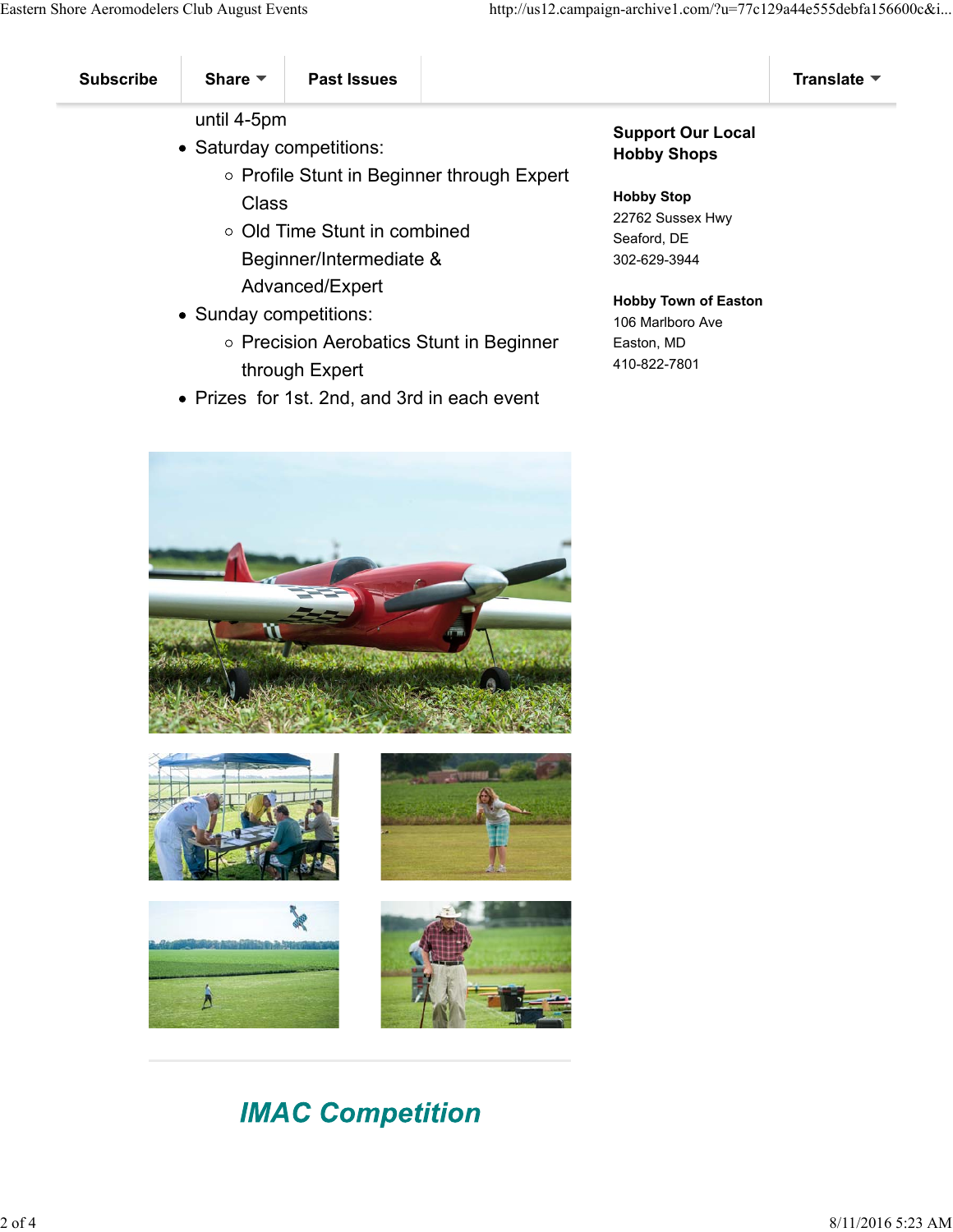Two day sanctioned IMAC competition. Registration starts at 8:00 and flying begins around 9am. Competition rounds will take all day and begin again Sunday at 9am. Lunch will be served by club volunteers - available for sale both days around 11:30.

Members, visitors and guests are invited to come watch the competition and support the club by purchasing food and a new club T-Shirt.